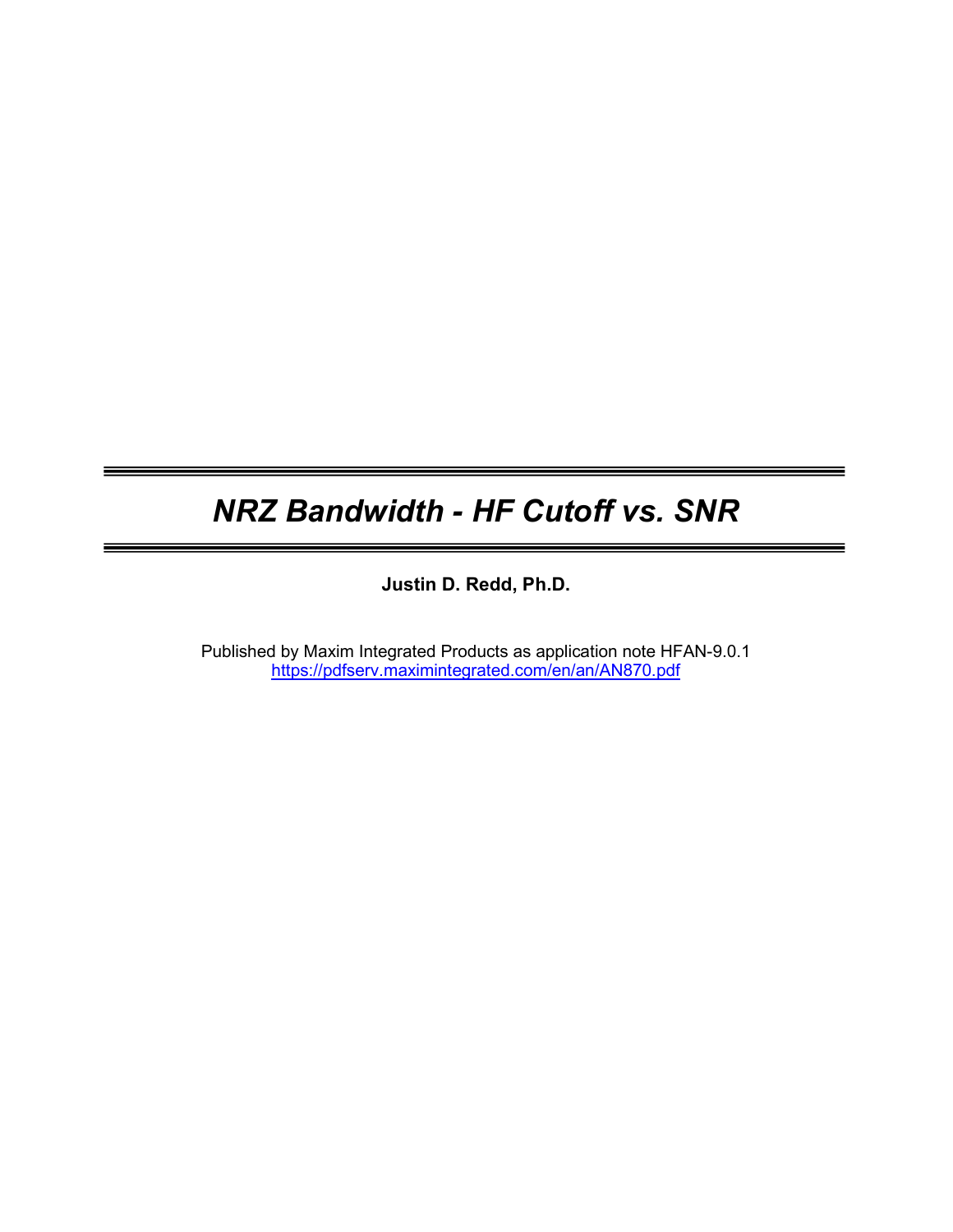### 1 Introduction

A fundamental goal of physical layer digital communication system design is transmission of the data signal through the system with minimum distortion. In order to accomplish this goal, it is imperative to match (as closely as possible) the system bandwidth to the bandwidth requirements of the data. The purpose of this application note is to analyze the bandwidth required for effective transmission of nonreturn-to-zero (NRZ) encoded data.

## 2 NRZ Encoded Data

In order to transmit binary data, it must be encoded into a signal (e.g., an electrical or optical waveform) that is suitable for the transmission medium (e.g., copper cable, optical fiber, etc.). Of the many binary data encoding methods currently in use, nonreturnto-zero (NRZ) is one of the most common.

In NRZ encoding, each binary digit (bit) is assigned an equal amount of time, called the bit period,  $T<sub>b</sub>$ . During each bit period, a binary one is represented by a high amplitude, and a binary zero is represented by a low amplitude. The sequence of encoded bits is called the bit stream or data signal. Timing synchronization is maintained by a square-wave signal called the bit clock. An NRZ-encoded bit stream and the bit clock are illustrated in Figure 1.



Figure 1. NRZ encoded bit stream

#### 3 Autocorrelation of Random NRZ Data

The Wiener-Khinchin theorem states that, for a random process that is at least wide-sense stationary, the power spectral density of the process is equal to the Fourier transform of its autocorrelation function<sup>1</sup>. Using this theorem, we can compute the power spectral density of random NRZ data by first determining the autocorrelation function and then calculating its Fourier transform.

Random binary data can be defined as a sequence of bits in which the probability that any given bit in the sequence has a value of one or zero is independent of the value of all other bits in the sequence. In other words, we can never predict the value of the next bit in the sequence based on the previous bits (there are no patterns). We can use the random data model as the basis for determining the necessary system bandwidth.

The autocorrelation of any function of time can be computed by multiplying the function by a timeshifted version of itself and then integrating this product over all values of the time shift. This can be written mathematically as

$$
R_{XX}(\tau) = \lim_{T \to \infty} \frac{1}{T} \int_{-T/2}^{T/2} X(t) X(t + \tau) dt \tag{1}
$$

where  $R_{XX}(\tau)$  represents the autocorrelation of the function  $X(t)$ , t represents time, and  $\tau$  represents the time-shift (sometimes called the *lag* or *lag factor*). Figure 2 is an example showing  $R_{XX}(T_b)$ , the autocorrelation of  $X(t)$  at a lag factor of 1 bit period, where  $X(t)$  equals the NRZ representation of the binary sequence 1011100.

To compute the autocorrelation of a random bit stream it is important to observe that there is no correlation for lag factors outside of plus or minus one bit period (i.e.,  $R_{XX}(\tau) = 0$  for  $\tau < -T_b$  or  $\tau > T_b$ ). This is due to the random nature of the bit stream, which results in the fact that, for any value of  $t$ , there is an equal probability that  $X(t)$  represents a one or a zero.

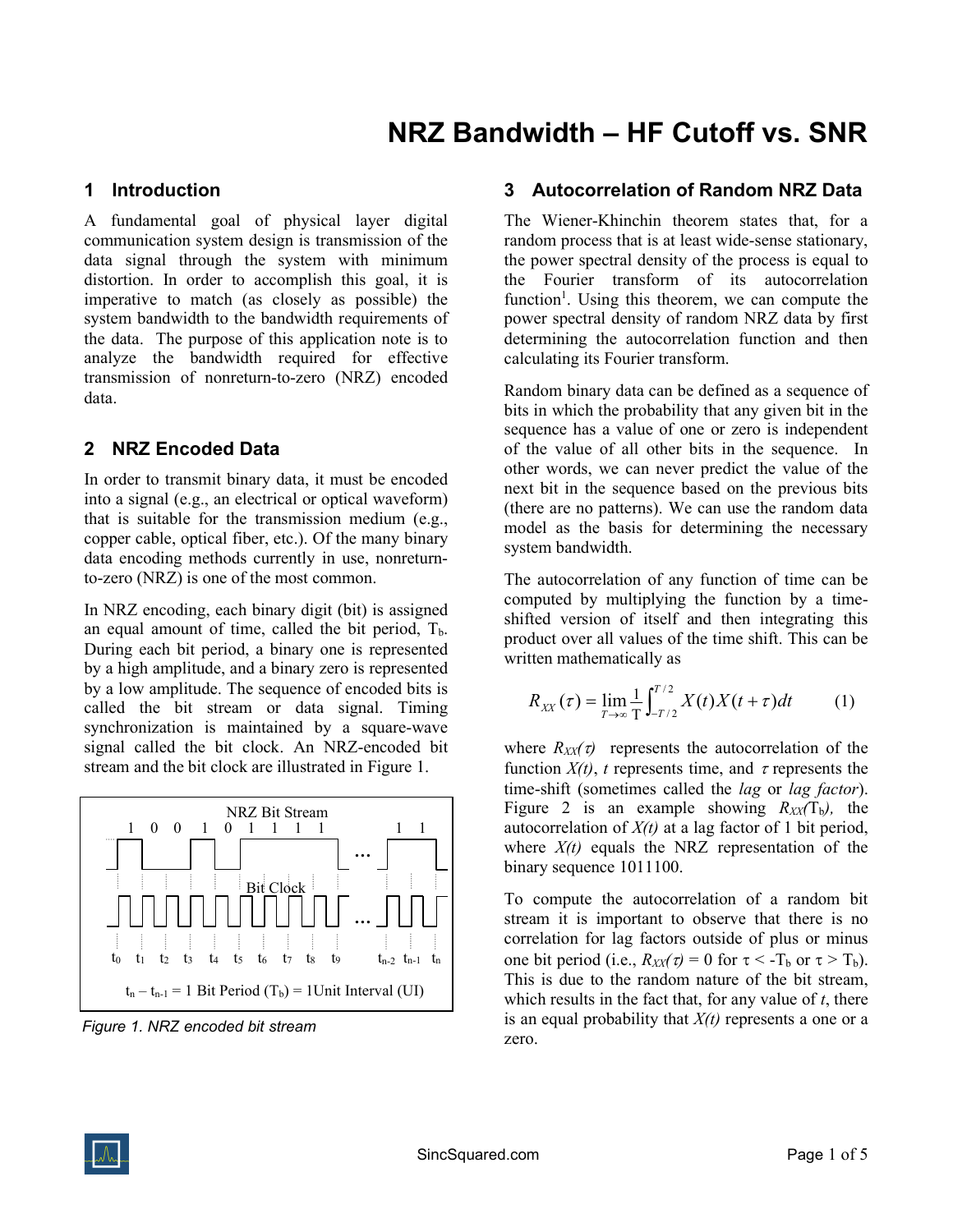

Figure 2. Autocorrelation example with  $\tau = T_b$ 

For example, if  $(-T_b < \tau < T_b)$  and we assume that the probability that  $[X(t) = -A]$  is 50% and the probability that  $[X(t) = +A]$  is also 50%, then there are only four equally probable possibilities for the product  $X(t)X(t-\tau)$ ; i.e.,  $(A)(A) = A^2$ ,  $(A)(-A) = -A^2$ ,  $(-A)(A) = -A^2$ , and  $(-A)(-A) = A^2$ . Since there is equal probability of  $A^2$  and  $-A^2$  at each point in the autocorrelation of a random bit stream, the sum of the products at each of the points will, in the limit, be equal to zero. The important conclusion is that, for random data, the limits on the autocorrelation integral of equation (1) can be changed to  $(-T_b$  and  $+$  $T<sub>b</sub>$ ) since, in the limit, the autocorrelation will be zero outside of this interval.

Using the above conclusion, the autocorrelation of a random bit stream can be greatly simplified, since we only have to consider lag factors between  $-T_b$  and  $+T_b$ . In this region, the autocorrelation starts at  $R_{XX}(-T_b) = 0$ , increases linearly to a peak value  $\alpha$  at  $R_{XX}(0)$ , and then decreases linearly to a final value at  $R_{XX}(+T_b) = 0$ . The resulting triangular autocorrelation function is illustrated in Figure 3.



Figure 3. Autocorrelation of random NRZ data

#### 4 Power Spectrum of Random NRZ Data

The Fourier transform of a triangular function centered at zero with amplitude  $\alpha$  and width  $2T_b$ (i.e., the autocorrelation function shown in Figure 3) is equal to  $\alpha T_b sinc^2(T_b f)$ , where sinc(f) is defined as  $(\sin \pi f)/\pi f$  and f is the frequency in Hertz<sup>2</sup>. This result is the power spectral density of the random NRZ bit stream and is illustrated in Figure 4 (note that the frequency axis is normalized to the data rate).



Figure 4. Power spectrum of random NRZ data

# 5 Bandwidth Limits

The power spectrum of random NRZ data includes non-zero components that extend out to infinite frequencies. Since real systems have high frequency cutoffs that limit the bandwidth to finite values, an important question is: Where should these cutoffs be placed?

Since the fundamental frequency of the fastest bit transitions in an NRZ bit stream (i.e., a repeating one-zero pattern) is one-half of the data rate, this represents the lowest possible high-frequency cutoff. More bandwidth is required, however, to reduce distortion of the data signal and increase the signalto-noise ratio.

Integration of the power spectrum of Figure 4 over the full frequency range provides considerable insight into possible choices for the high-frequency cutoff, as shown in Figure 5. This figure shows that the majority of the power (94% of the total) in random NRZ data is contained in the spectrum between the frequencies of 0 and 0.75 times the data rate. Tabulated values for the cumulative power of Figure 5 are shown in Table 1. As Figure 5 and Table 1 illustrate, the gain in signal power with increased bandwidth almost levels off somewhere between 0.75 and 0.8 times the data rate and then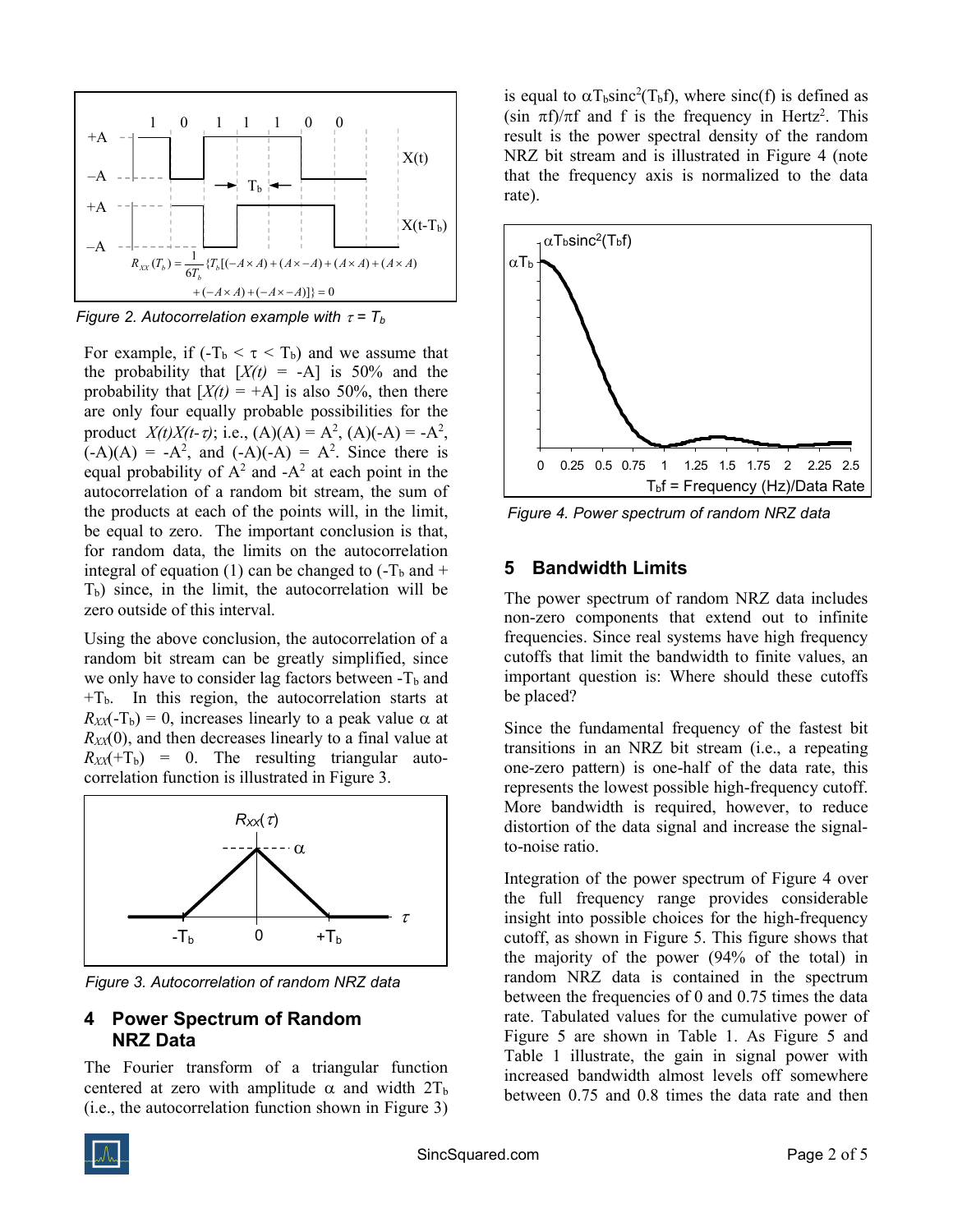increases somewhat between 1.2 and 1.6 times the data rate. It is important to note that, if the bandwidth is doubled from 0.75 to 1.5 times the data rate, then the total cumulative power increases from 93.6% to 98.1% for a net power gain of only 4.5%. Another way to state this is that a 100% increase in bandwidth (from 0.75 to 1.5 times the data rate) only provides a 4.5% increase in signal power.



Figure 5. Cumulative (integrated) power spectrum of random NRZ data

| Table 1. Tabulated Values for         |  |
|---------------------------------------|--|
| <b>Cumulative Power in Random NRZ</b> |  |

| Freqency(Hz)<br>Data Rate(bits/s) | Cumulative %<br>of Total Power |
|-----------------------------------|--------------------------------|
| 0.5                               | 81.4%                          |
| 0.75                              | 93.6%                          |
| 0.8                               | 94.3%                          |
| 0.9                               | 95.0%                          |
| 1.0                               | 95.1%                          |
| 1.1                               | 95.2%                          |
| 1.2                               | 95.5%                          |
| 1.3                               | 96.2%                          |
| 1.4                               | 97.1%                          |
| 1.5                               | 98.1%                          |
| 1.6                               | 98.9%                          |
| 1.7                               | 99.5%                          |
| 1.8                               | 99.9%                          |

When choosing the high-frequency cutoff, it is important to consider the effect of increased bandwidth on the system noise. The power spectrum of random Gaussian noise can be modeled as a constant (horizontal line) over the entire frequency spectrum<sup>3</sup>. This means that the cumulative noise power increases linearly as the bandwidth increases, and therefore the system signal-to-noise ratio (SNR) will also change with the bandwidth. As noted previously, increasing the high-frequency cutoff above 0.75 results in only a small increase in signal power. But, since the cumulative noise power increases linearly over the entire spectrum, this increase in high-frequency cutoff will result in a significant gain in noise power.

For example, let us assume that the SNR at a normalized bandwidth of 0.75 is equal to 12.7, which equates to a bit error ratio (BER) of  $10^{-10}$ , when considering only the effects of Gaussian noise. (For more detail on the relationship between SNR and BER see Maxim application note HFAN-4.0.2 "Converting Between RMS and Peak-to-Peak Jitter at a Specified BER.") If the normalized bandwidth is increased by 33% (to 1.0), the noise power will also increase by 33%. Meanwhile, the signal power will increase by only 1.5%. The result is a change in system SNR that can be calculated as

$$
\frac{S(f_c = 1.0)}{N(f_c = 1.0)} = \frac{1.015 \times S(f_c = .75)}{1.333 \times S(f_c = .75)}
$$
  
= 0.76 × 12.7 = 9.65 (2)

where S is the signal power,  $N$  is the noise power, and  $f_c$  is the high-frequency cutoff. For an SNR of 9.65, the corresponding BER is 6.84  $\times$  10<sup>-7</sup>. Thus a 33% increase in bandwidth resulted in a reduction of BER by a factor of 6,840!